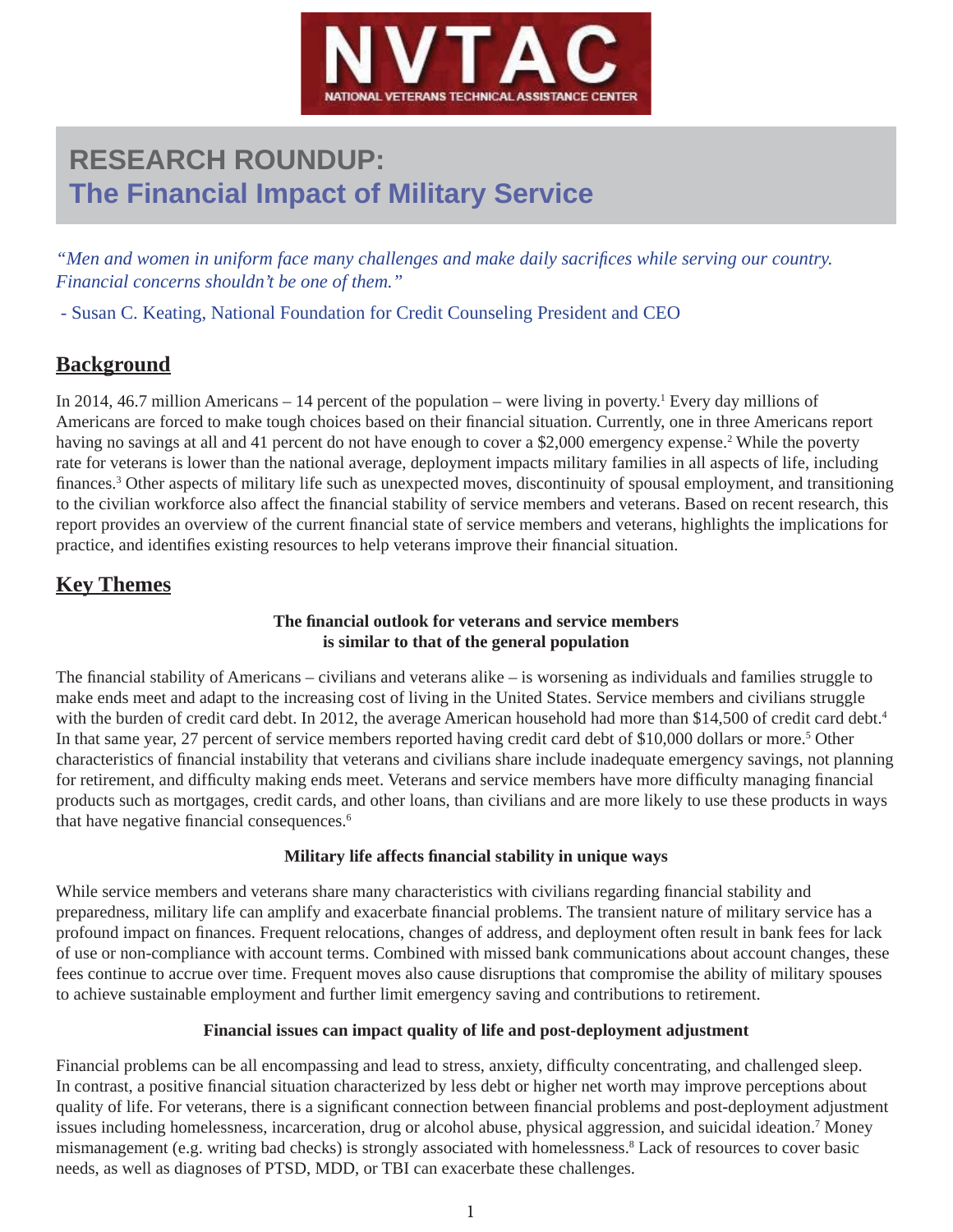# **Implications for the Field**

#### **Education**

The key to improving the financial stability of service members and veterans is education: to increase financial knowledge and promote positive behaviors. Service members often depend on the military to receive financial education through military family service centers and in some cases, through individual commands. However, according to a 2015 report by Blue Star Families, a significant majority of active duty members interviewed felt the Department of Defense needed to provide more financial literacy training or classes.<sup>9</sup> Community based organizations need to do their part as well by incorporating financial literary into their array of support services.

Many service members and veterans choose not to take advantage of programs, classes, and training offered due to a selfperception of high financial literacy. In one study, 72 percent of veterans indicated they were content with their financial status.<sup>10</sup> Despite their overall financial satisfaction, respondents showed a high likelihood of having experienced financial hardship or difficulty meeting basic needs. Financial literacy education for service members and veterans must address this disconnect between perception, knowledge, and behavior. Creative re-thinking of how financial literacy programs are marketed to active duty service members and veterans can attract participants and reach more people.

Providing financial counseling or training before, during, and after the transition to civilian employment can help veterans evaluate their needs, overcome challenges, and become financially stable. A select list of programs and services available to help veterans navigate complex financial issues is included in the Resources section of this report.

#### **Predatory Lending**

Service members are often the target of unscrupulous practices and predatory lenders who know that transitioning veterans and service members are an economically vulnerable population. For example, the largest concentrations of payday lending businesses are located in the same zip codes as military bases.11 Active duty service members may be as much as three times more likely to take payday loans than civilians.<sup>12</sup> Military families also have a higher willingness to rely on credit and incur debt. One study found that 36 percent of military families had four credit cards or more.13 Veterans and service members need to be aware of these practices and learn financial management skills to guard against predatory lenders.

## **Resources**

#### *ClearPoint Reconnect*

ClearPoint Military Reconnect provides free one on one financial counseling services regarding budgeting, credit, and housing to recently returned service members. Most counseling sessions last an hour and help veterans understand their finances and develop personalized action plans to overcome challenges and achieve financial stability. ClearPoint offers additional resources such as online educational training modules, field manuals, and a podcast that focuses specifically on military housing.

**Learn more:** http://www.clearpoint.org/military-reconnect-program

#### *Consumer Financial Protection Bureau Financial Coaching Initiative*

In 2015 the CFPB launched the Financial Coaching Initiative at sixty partner organizations including non-profits and Department of Labor American Job Centers. The program places 60 certified financial coaches within the chosen nonprofits and job centers to provide coaching services to recently-transitioned veterans and economically vulnerable consumers.

**Learn more:** http://www.consumerfinance.gov/newsroom/cfpb-launches-financial-coaching-initiative/

#### *National Foundation for Credit Counseling Sharpen Your Focus Program – Hands on Banking*

This program, in partnership with financial institution Wells Fargo, provides financial readiness courses, one-on-one financial reviews, and budget planning to military members at 600 locations nationwide.

**Learn more:** https://sharpen.nfcc.org/military-program/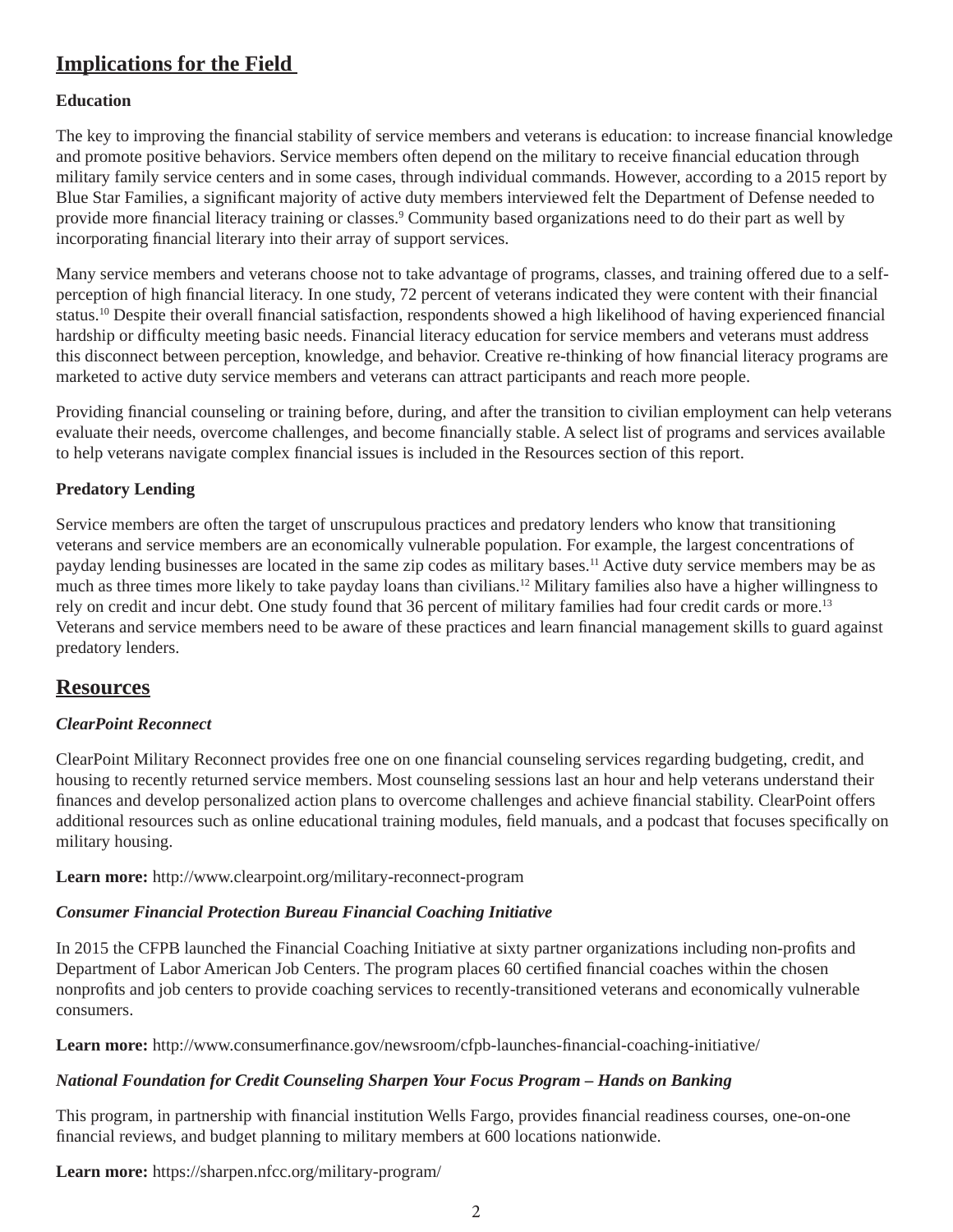#### *VA Fiduciary Program*

The Department of Veterans Affairs Fiduciary Program allows the appointment of a fiduciary to veterans who are unable to manage their VA benefits. The selection process is based on an assessment of the proposed fiduciary. The role may be filled by a family member, court-appointed, or a hired professional.

Learn more: http://benefits.va.gov/fiduciary/beneficiary.asp

#### *Adviser-Teller-Money Management Therapy Model*

Advisor –Teller Money Manager Therapy can be helpful for service members or veterans who suffer from a substance use disorder. Case managers help manage funds and program participants are encouraged to deposit their funds into a thirdparty account and plan their monthly budget.

**Learn more:** http://www.ncbi.nlm.nih.gov/pmc/articles/PMC3064073/pdf/nihms279167.pdf

#### *Multi-Agency Transition Assistance Programming (TAP)*

The Transition Assistance Program helps service members transition successfully to the civilian workforce and civilian life. This program is run in partnership by the Department of Defense, Department of Veterans Affairs, Department of Transportation, and Department of Labor to give workshops and training to recently separated service members. These 5-7 day workshops at military installations include training on job searching, career decision-making, pursuing further education, or financial counseling.

**Learn more:** http://www.dol.gov/vets/programs/tap/tap\_fs.htm

## **Summary of Research Literature**

#### *Financial Capability in the United States: 2012 Report of Military Findings*, FINRA Investor Education  $F$ oundation<sup>14</sup>

**Description:** Based on the 2012 Military Survey consisting of 1,000 service members, including active duty, Reserve, and Guard personnel and an additional 301 service members from the 2012 State-by-State Survey, this report focuses on four key components of financial stability: 1) making ends meet; 2) planning ahead; 3) managing financial products; and 4) financial knowledge and decision making.

**Key Findings:** Military respondents do better than the national averages in making ends meet, planning ahead, and financial knowledge. However, they are more at risk when it comes to managing financial products, particularly mortgages and other types of debt.

#### Making Ends Meet

The ability to make ends meet every month was the most crucial component indicating financial stability. FINRA results suggested that veterans and service members have substantial difficulty making ends meet.

- Service members in the lowest pay grades had the most difficulty keeping up with expenses
- 41 percent of respondents reported difficulty keeping up with monthly expenses with 10 percent having a great deal of difficulty
- 25 percent of respondents reported occasionally overdrawing their checking accounts, 22 percent had been late with mortgage payments at least once in two years and 16 percent of those surveyed by FINRA had unpaid medical bills.

#### Planning Ahead

Veterans and service members had similar challenges to the civilian population when it came to planning ahead and developing savings.

- 43 percent of respondents had no emergency savings
- 46 percent had not begun planning for retirement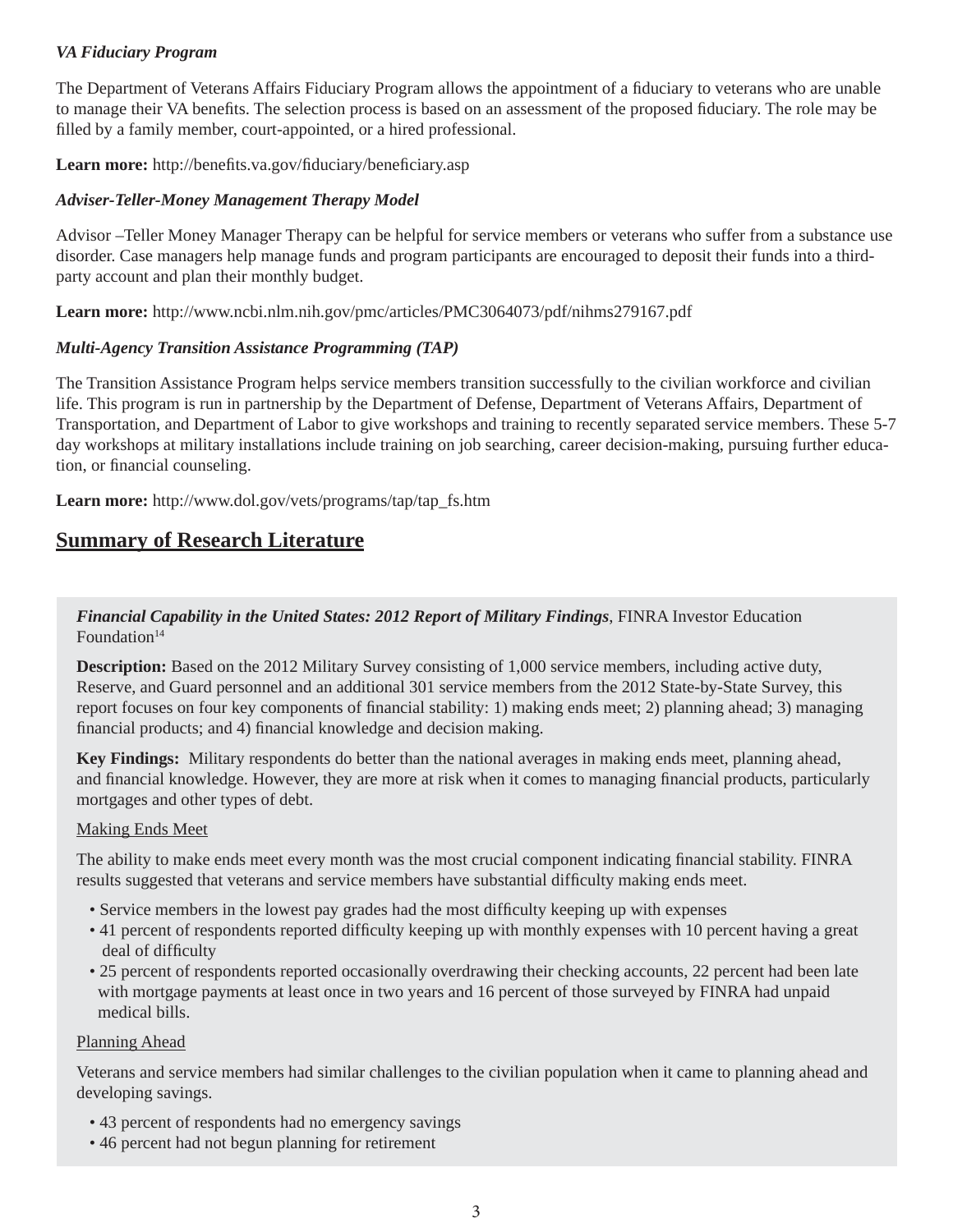#### Managing Financial Products

Managing debt is a significant issue for service members and veterans. Difficulty in managing debt is further exacerbated by the lack of savings or financial preparedness for an emergency.

- 91 percent of service member respondents reported some form of debt including auto loans, credit cards, mortgage or home equity loans, non-bank borrowing, and unpaid medical bills
- 49 percent of credit card holders had engaged in behaviors with negative financial impacts such as carrying a balance, making only the minimum payment, paying late, exceeding a line of credit, or using the card for cash advances in the past year.

#### Financial Knowledge and Decision Making

Financial literacy is strongly correlated with key measures of financial capability. In order to make informed financial decisions, skills are needed to apply knowledge to actual financial decision making.

- While respondents reported relatively high levels of financial literacy, there was a disconnect between this perception and the measured knowledge and behavior.
- Department of Defense programs were their primary source of financial literacy education for 1/3 of respondents.

#### *Veterans Health Administration Fact Sheet: Project CHALENG - Community Homelessness Assessment, Local Education and Networking Groups*, May 201515

**Description:** The annual CHALENG survey asks participants to rate the needs, both met and unmet, of homeless veterans in their communities.

**Key Findings:** Two of the top ten unmet needs for both men and women veterans were directly related to financial issues – financial guardianship (both), financial assistance to prevent eviction or foreclosure (men), and credit counseling (women).

*A Snapshot of Complaints Received from Service Members, Veterans, and their Families*, Consumer Financial Protection Bureau, April 2015<sup>16</sup>

**Description:** This report outlines the complaints received by the Consumer Financial Protection Bureau (CFPB) from service members or veterans between July 21, 2011 and December 31, 2014 and summarizes CFPB's response to those complaints.

**Key Findings:** The CFPB received approximately 29,500 complaints during the study period:

- 39 percent of all complaints dealt with various aspects of debt collection including continued attempts to collect debt not owed, improper communication tactics, and threats of legal action.
- 24 percent of complaints were about mortgages and over half of these focused on problems connected to an inability to pay (loan modification, collection, or foreclosure).

The 2015 report also includes a special section focusing on a specific financial concern associated with military service: how the policies and practices of financial institutions contribute to the difficulty of managing accounts as highlighted by the following examples:

- Bank and credit card fees based on changing terms and conditions which, due to the transient nature of military life, were not received by the consumer;
- Limitations on the ability to communicate with financial institutions while deployed overseas to address possible issues or receive notifications;
- Restrictions on the authorization for a spouse or other family member to access financial accounts even in cases where a legal Power of Attorney existed.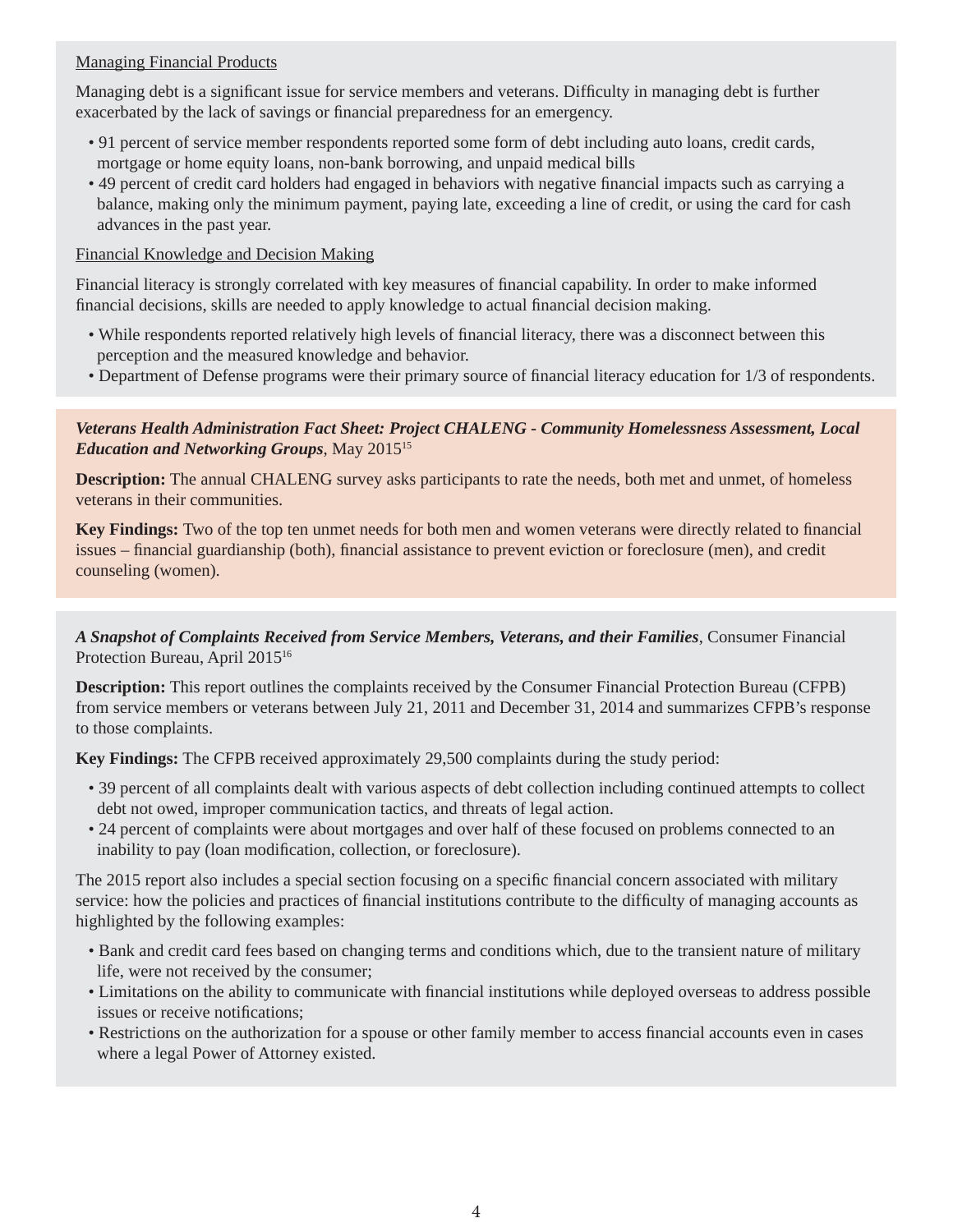*Survey about Financial Literacy Among the U.S. Military*, The National Foundation for Credit Counseling Survey, 201417

**Description:** This survey of 267 active service members was conducted online in April 2014 and compared with data from the 2014 Consumer Financial Literacy Study which looked at the general population.

**Key Findings:** The survey identified some key concerns about the financial health of service members:

- 77 percent worried about their finances;
- More than half (55 percent) believed they are not prepared for a financial emergency;
- Almost half, (49 percent) had taken out a loan in the past 12 months with a significant group using non-traditional sources such as credit cards, family/friends, or a cash advance/payday loan;
- 58 percent carried credit card debt from month to month, compared to 34 percent of the general population; and
- 40 percent had exceeded their credit limit, bounced or forged a check, or been reported to a credit agency in the past year.

*The Impact of Financial resources on Soldiers' Well-Being*, Mary M. Bell et al. The Journal of Financial Counseling and Planning, 2014.

**Description:** This study examined the impact of financial resources on self-identified well-being of 715 service members through a self-reported survey of feelings of worry, anxiety, and difficulty sleeping or concentrating due to financial stress. The survey was administered prior to deployment. Financial stress was evaluated and compared to self-assessed net-worth, personal financial knowledge, preparedness for a financial emergency, and military rank as an indicator of socioeconomic status.

#### **Key Findings:**

- Financial issues can impact the subjective well-being of soldiers either positively, or negatively.
- Factors associated with positive subjective well-being included having less debt, a higher net-worth, and higher perceived financial knowledge.
- Age and rank were not contributing factors in financial distress or negative well-being.

*Financial Well-Being and Post Deployment Adjustment among Iraq and Afghanistan War Veterans*, Eric B. Elbogen et al. Military Medicine, June, 2014.19

**Description:** This study looked at post-deployment issues such as PTSD, MDD, and TBI relating to financial situations. Researchers measured the quality of life of 1388 veteran participants and studied their ability to make ends meet in relation to larger mental health issues.

**Key Findings:** There is a significant relationship between financial issues and eight post-deployment adjustment problems (arrest, alcohol and drug misuse, suicidal behaviors, severe violence, and physical aggression.

- The strongest predictors of adjustment issues were connected to financial mismanagement (e.g. debt or writing bad checks) as opposed to income-related issues.
- Veterans who lacked finances to cover basic needs were more likely to develop post-deployment adjustment issues regardless of diagnoses.
- Post-Traumatic Stress Disorder (PTSD), Major Depressive Disorder (MDD), and Traumatic Brain Injury (TBI) were linked to negative post deployment issues.

*Homelessness and Money Mismanagement in Iraq and Afghanistan Veterans*, Eric B. Elbogen et al. American Journal of Public Health, December, 2013.20

**Description:** Researchers drew from the 2009 National Post-Deployment Adjustment Survey to survey Operation Iraqi Freedom and Operation Enduring Freedom veterans who were non-active or part of the Reserves/National Guard. The survey collected information on demographics, income, service, physical and mental health, substance use, housing, and money management. A follow-up survey was sent approximately one year later.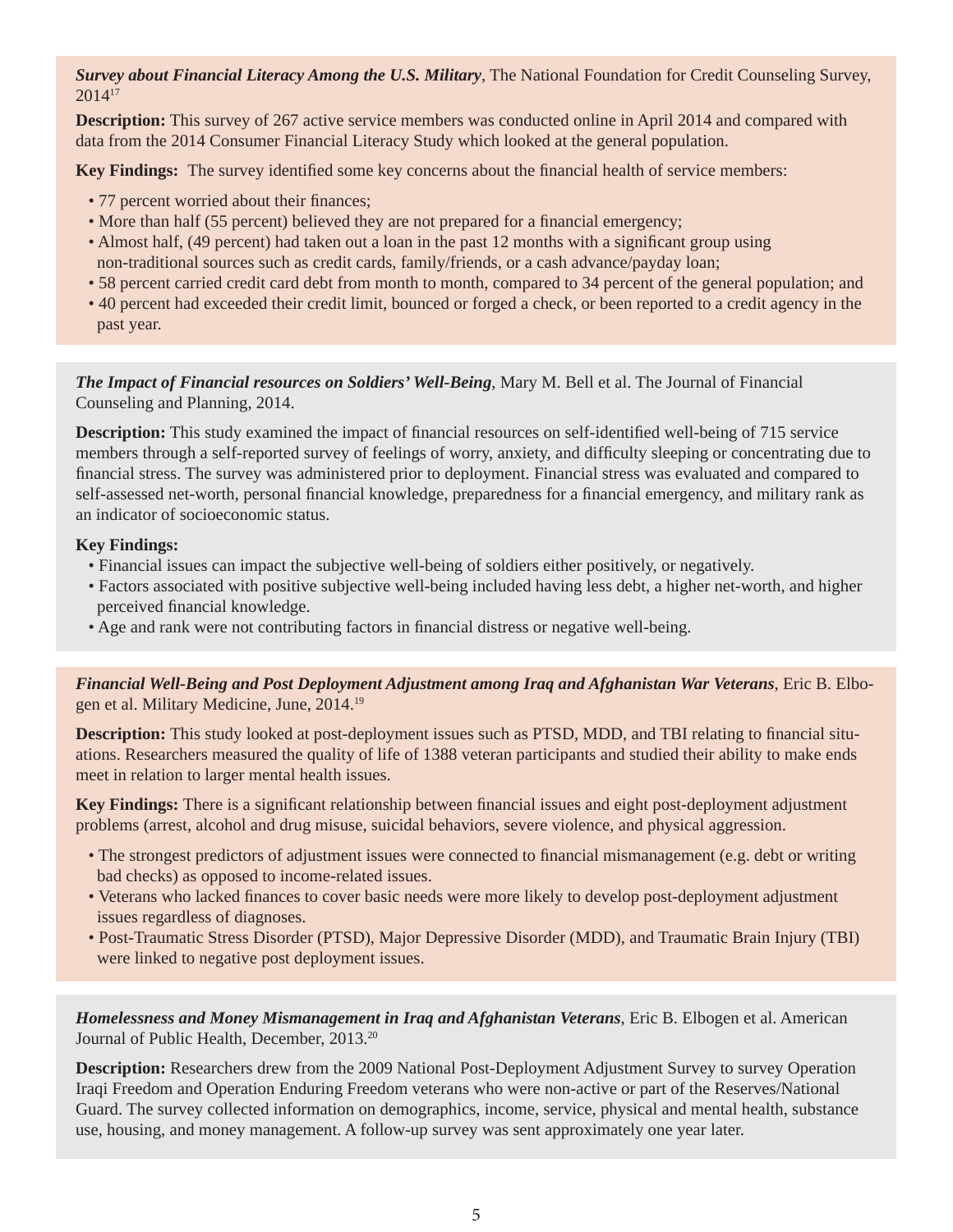**Key Findings:** The study concluded that money mismanagement was strongly associated with homelessness.

- Financial mismanagement was defined by participation in one of the following behaviors in the previous year: writing back checks; forging checks; going over their credit limit; referral to a collection agency; or falling victim to a scam.
- 30.2 percent of veterans mismanaged their finances in at least one of the ways defined above.
- Veterans may be at greater risk for money mismanagement due to lack of financial experience, targeted predatory loans, and service-related traumatic brain injury.

#### *Homecoming of Soldiers Who Are Citizens: Re-employment and financial status of returning Army National Guard Soldier from Operation Iraqi Freedom (OIF) and Enduring Freedom (OEF)*, James Griffith, Work, 2015.<sup>21</sup>

**Description:** Researchers used data from over 4,500 soldiers completing the Reintegration Unit Risk Inventory (R-URI) of Army Reserve and Army National Guard (ARNG) units during 2010 to examine changes in employment and financial status in relation to deployment and post-deployment experiences.

**Key Findings:** Overall, the financial health of the soldiers was positive. Only 7.1 percent reported financial difficulties during deployment.

- Post-deployment, 11.8 percent of respondents reported financial difficulties, with approximately half of those reporting financial challenges during deployment as well.
- Not having resumed pre-deployment jobs was associated with more financial difficulties after deployment.
- Other factors associated with increased financial difficulties included having seen others wounded or killed in combat; reported alcohol use and sleeping problems; and having suicidal thoughts.
- Resuming the pre-deployment job, perceived unit support, and trust in the chain of command were associated with decreased financial difficulties.

#### 2015 Military Family Lifestyle Survey, Blue Star Families, 2015.<sup>22</sup>

**Description:** This 2015 lifestyle survey conducted annually surveyed 6,500 military families – of current service members and veterans – to better understand the issues they face and promote support for addressing these issues.

**Key Findings:** The survey identified several current issues and emerging trends in service member lifestyles. Areas of concern and potential causes were divided into subgroups for military spouses, service members, and veterans.

- Military pay and benefits were the top concern for all three groups.
- Employment/work was the biggest stressor for 66 percent of active duty members and 60 percent of military spouses.
- 60 percent of military members and their families feel secure about their financial future.
- 20 percent of active duty families have over \$10,000 in credit card debt and 10 percent of respondents have gone upside down on their mortgages.
- The highest levels of financial stress were found in post  $9/11$  service members and those closest to retirement.
- Less than half of military spouses are employed. Of those who are not employed, 58% indicated that they wanted to be employed.
- The vast majority of respondents felt that financial readiness training and resources need to focus on family needs.